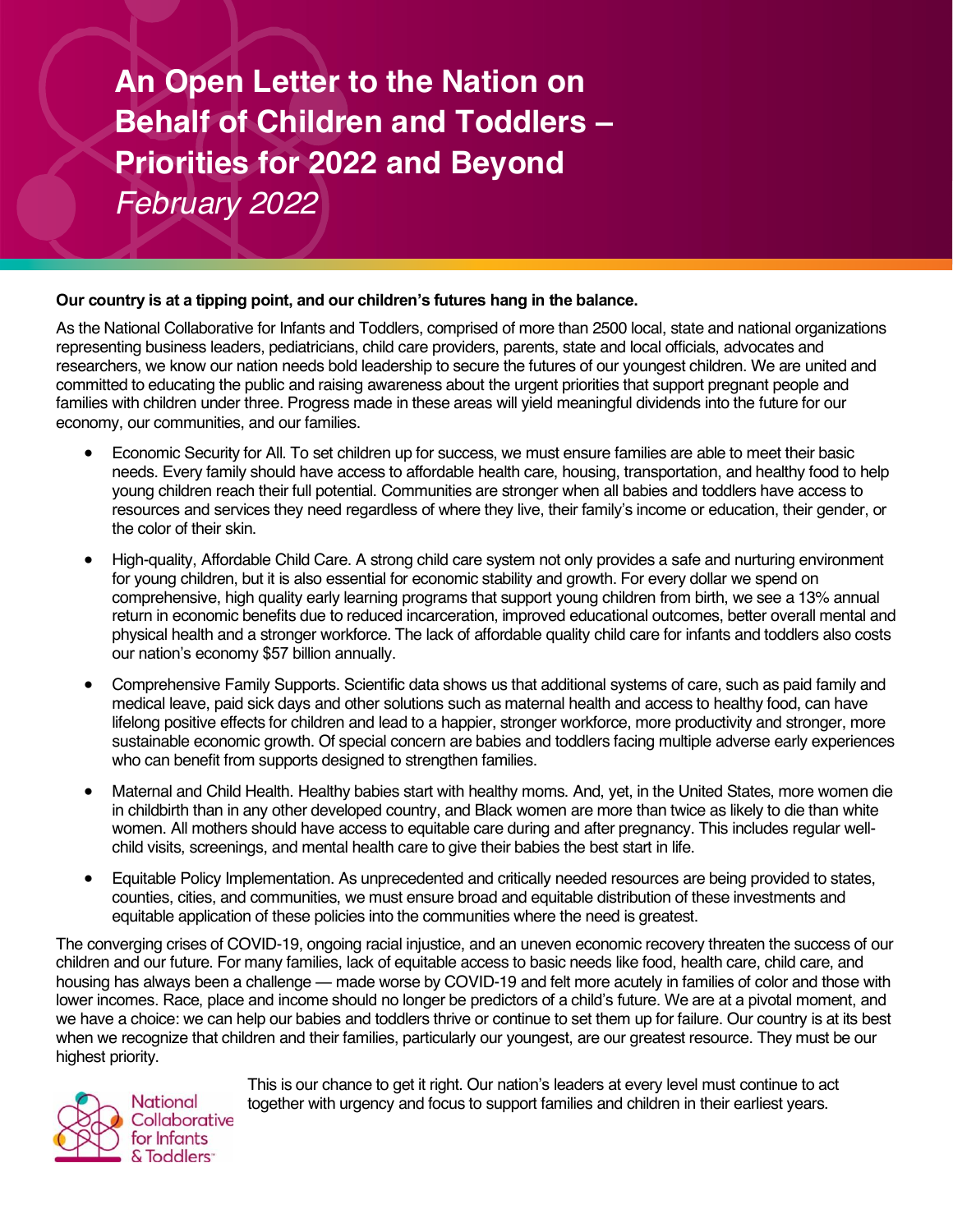# **An Open Letter to the Nation on Behalf of Children and Toddlers – Letter Signatories**

# **NATIONAL/INTERNATIONAL ORGANIZATIONS** Cours<br>1,000 Davs **NATIONAL/INTERNATIONAL ORGANIZATIONS**

1,000 Days 2E Consults LLC Abriendo Puertas/Opening Doors Advancing Communities for Equity LLC All Good All Our Kin Alliance for Early Success Alliance for the Advancement of Infant Mental **Health** American Academy of Pediatrics American Heart Association - Voices for Healthy Kids American Indian Cancer Foundation Association of Maternal & Child Health Programs Association of State Public Health Nutritionists Association of Women's Health, Obstetric and Neonatal Nurses Bank Street Education Center, Learning Starts At **Birth** Bezos Family Foundation Black Mamas Matter Alliance Brazelton Touchpoints Center Buffett Early Childhood Fund BUILD Initiative CARE Consulting Center for Public Justice Center for Law and Social Policy (CLASP) Center for the Study of Social Policy Center on the Developing Child at Harvard **University** Centering Healthcare Institute Child Care Aware® of America Child Care Services Association/T.E.A.C.H. Early Childhood National Center Children's Defense Fund Children's Funding Project Child Trends **Coffective** COMET Informatics, LLC Community Building Institute Community Health Acceleration Partnership



Council for a Strong America Cultivate Learning @ University of Washington David and Lucile Packard Foundation Council for Exceptional Children (DEC) Division for Early Childhood Early Childhood Funders Collaborative Early Childhood Policy Research Equity Research Action Coalition, Frank Porter Graham Child Development Institute, UNC European Society of Cardiology Family Connects International First Children's Finance First Five Years Fund Futures Without Violence Georgetown University Center for Children and Families GlobalPartnersUnited Good+Foundation Help Me Grow National Center IDEA Infant and Toddler Coordinators Association (ITCA) Imaginable Futures Indigo Cultural Center Institute For Child Success Integrated Care for Kids-InCK Marks Health Transformation Initiative Indigenous Visioning Irving Harris Foundation itotheN Johnson Group Consulting Low Income Investment Fund March of Dimes Mental Health America Midwifery Funders Group **MomsRising** Montessori Parent Infants & Toddler Programs (Switzerland) National Association for the Education of Young Children (NAEYC) National Black Child Development Institute National Center for Children in Poverty, Bank Street Graduate School of Education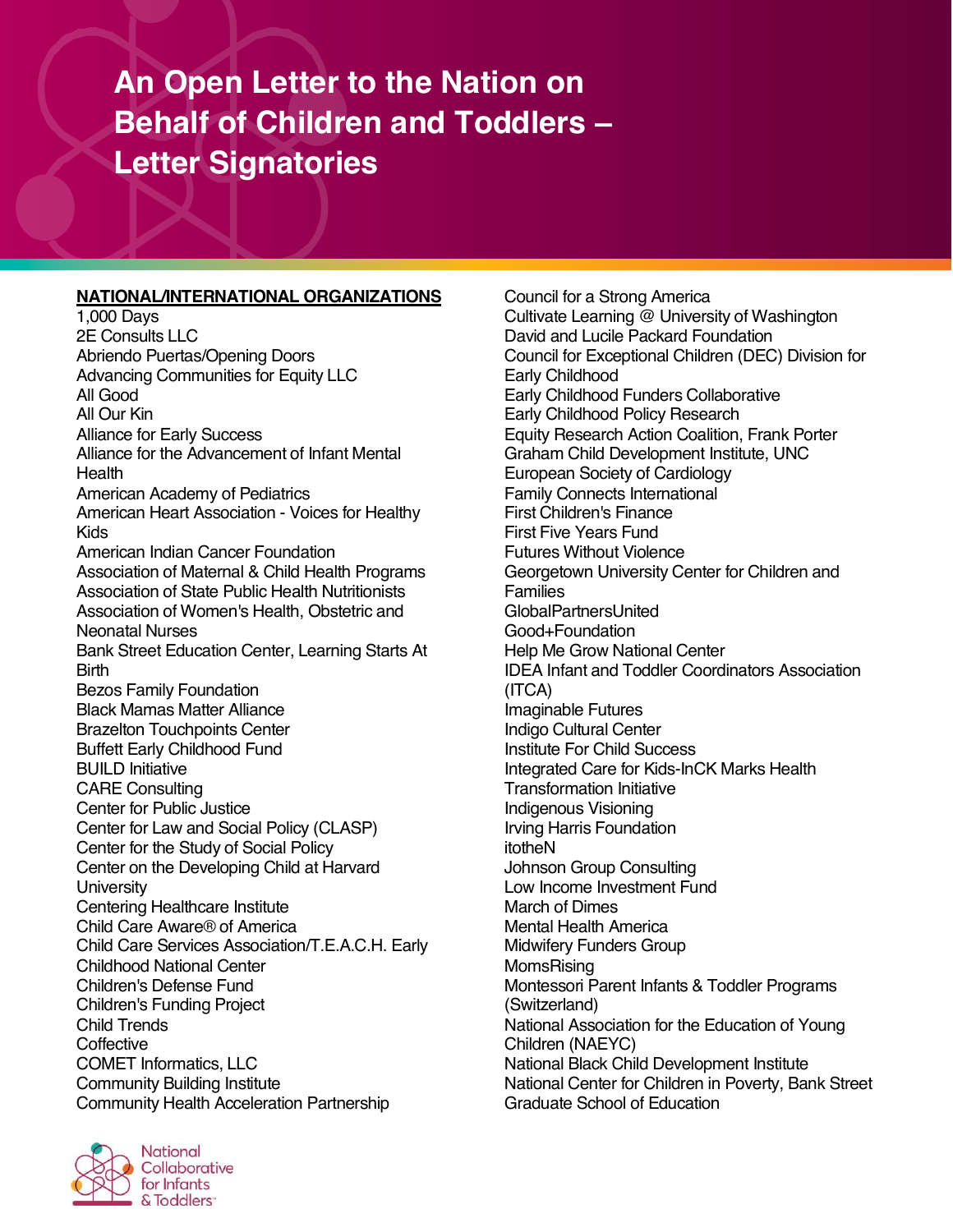National Family Support Network National Head Start Association Nemours Children's Health New England Head Start Association National Health Law Program NSO Associates One Hope United ParentChild+ Parents as Teachers Perigee Fund Prenatal-to-3 Policy Impact Center Prenatal to Five Fiscal Strategies Prevent Child Abuse America Pritzker Children's Initiative **ReadyNation** Roots & Shoots Foundation at Harrow International School Beijing SchoolHouse Connection School Readiness Consulting SisterSong Women of Color Reproductive Justice **Collective** Start Early **StriveTogether** The Children's Partnership The Hunt Institute The IDA Institute TMW Center for Early Learning + Public Health, University of Chicago Trust for Learning UMOS UnidosUS Valhalla Foundation Wildflower Schools ZERO TO THREE Zero to Thrive

# **ORGANIZATIONS BY STATE ALABAMA**

Alabama Head Start Association Birmingham Talks

**ALASKA** Alaska Children's Trust All Alaska Pediatric Partnership Help Me Grow Alaska

#### **ARIZONA**

Arizona Association for the Education of Young Children Arizona Chapter, American Academy of Pediatrics Arizona Early Childhood Alliance



Arizona Early Childhood Development and Health Board -- First Things First Child & Family Resources Children's Action Alliance Prevent Child Abuse Arizona Southwest Human Development

#### **ARKANSAS**

Arkansas Head Start Association/Head Start State Collaboration Office Arkansas Advocates for Children and Families Arkansas Association for Infant Mental Health Arkansas Chapter, American Academy of Pediatrics Arkansas Early Childhood Association Arkansas State Child Care Aware Batesville Area Chamber of Commerce City of Little Rock Community Service, Inc. Early Steps to School Success/Save the Children Excel by Eight Little Lambs Learning Center Little Rock School District Early Childhood Midland Tiny Tots Village Rural Community Alliance Southside School District

#### **CALIFORNIA**

Allies for Every Child American Academy of Pediatrics, Orange County **Chapter** Beauty for Ashes Maternal Wellness Inc. Build Up California California Alternative Payment Program Association (CAPPA) California Association for the Education of Young Children (CAAEYC) California Chapter 1, American Academy of **Pediatrics** California Child Care Resource & Referral Network California State Assembly District 64 Children Now Children's Action Coalition Early Edge California El Concilio California El Sol Academy First 5 Alameda County First 5 Association of California First 5 Butte County Children and Families **Commission** First 5 Contra Costa First 5 Fresno County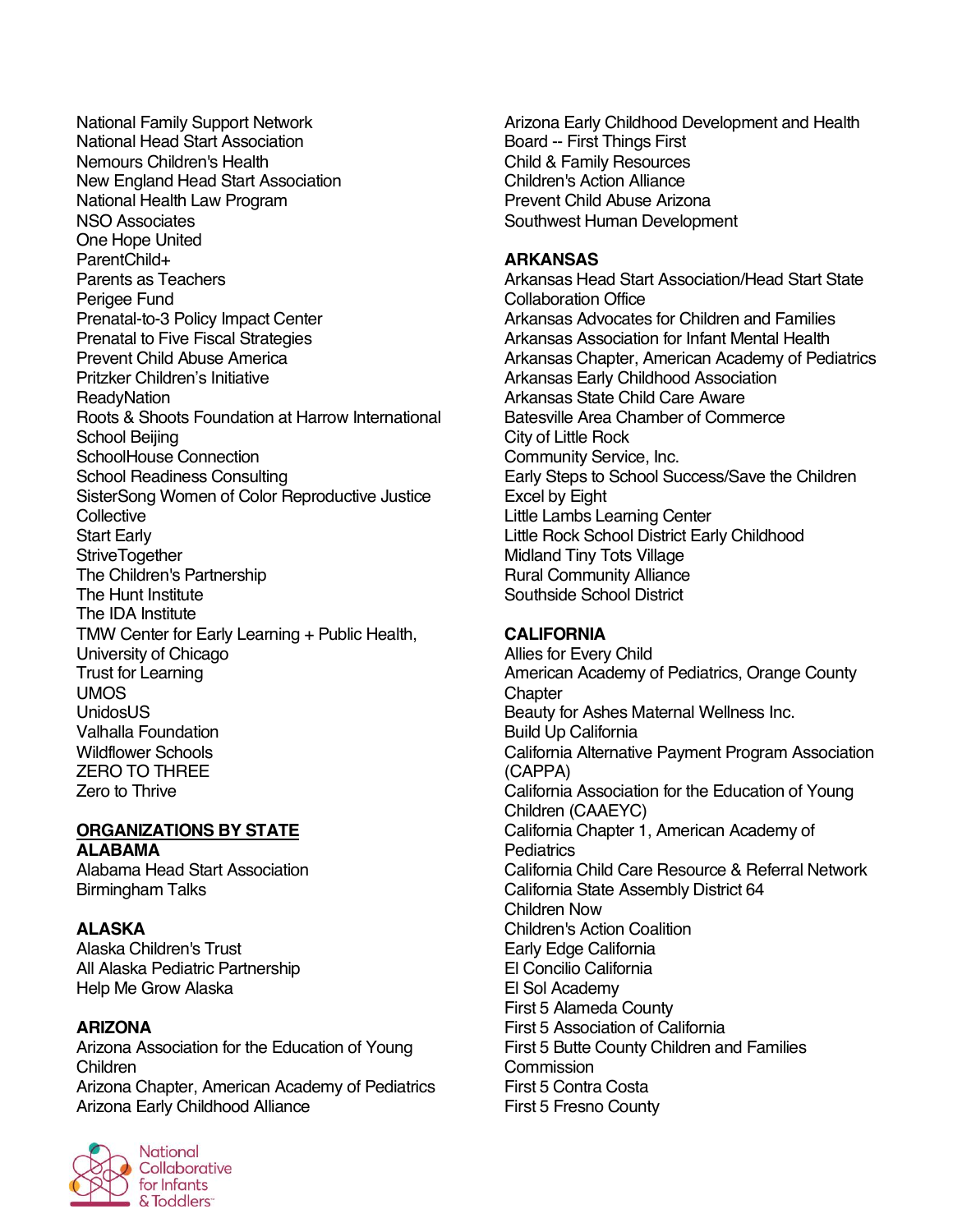First 5 Humboldt First 5 Kern First 5 Merced First 5 Modoc First 5 Mono County First 5 Monterey County First 5 Nevada County First 5 Orange County First 5 Plumas County First 5 Sacramento First 5 Santa Barbara County First 5 San Bernardino First 5 San Mateo County First 5 Santa Clara County First 5 Santa Cruz County First 5 Siskiyou Children and Families Commission First 5 Solano First 5 Sonoma County First 5 Ventura County First 5 Yolo Children and Families Commission First 5 California Good2Know Partners Head Start California Help Me Grow Marin Help Me Grow San Mateo County Kidango, Inc. LA Best Babies Network Mission Neighborhood Centers, Inc. Orange County Association for the Education of Young Children Orange County Head Start, Inc. Region 9 Head Start Association Sutter County Children & Families Commission The Chicano Federation The LA Partnership for Early Childhood Investment Ticket 2 Teach, ECE Apprenticeship Tipping Point Community United Ways of California UNITE-LA Youth Forward ZERO TO THREE, California

# **COLORADO**

American Academy of Pediatrics, Colorado Chapter Clayton Early Learning Colorado Children's Campaign Early Childhood Network Early Connections Learning Centers Engaged Latino Parents Advancing Student **Outcomes** Heather Jane Matthews, LLC



**National** Collaborative for Infants & Toddlers<sup>-</sup>

Raise Colorado

# **CONNECTICUT**

All Our Kin Bridgeport Prospers/United Way Coastal Fairfield **County** Connecticut Association for Infant Mental Health, Inc. Connecticut Association for the Education of Young Children Connecticut Maternal and Child Health (MCH) **Coalition** Family & Children's Agency Hezekiah Beardsley Connecticut Chapter of the American Academy of Pediatrics UConn Rudd Center for Food Policy & Health

## **DELAWARE**

Delaware Association for the Education of Young Children Delaware Head Start Association The Latin American Community Center

## **DISTRICT OF COLUMBIA**

American Academy of Pediatrics, DC Chapter Bainum Family Foundation Children's Law Center Children's National Hospital DC Action Early Childhood Innovation Network Edward C. Mazique Parent Child Center, Inc. LTH Infants and Toddlers SPACEs In Action

# **FLORIDA**

A. D. Henderson Foundation Adult & Child Mental Health Care, LLC Brain Health Initiative, Inc. (BHI) Children's Forum Children's Trust of Alachua County Early Learning Coalition of Orange County Florida Association for Infant Mental Health Florida Family Child Care Home Association Florida Head Start Association Hispanic Unity of Florida Inner Reins Counseling **RCMA** The Arc Gateway The Florida Chapter of the American Academy of **Pediatrics** The Journey Institute, Inc.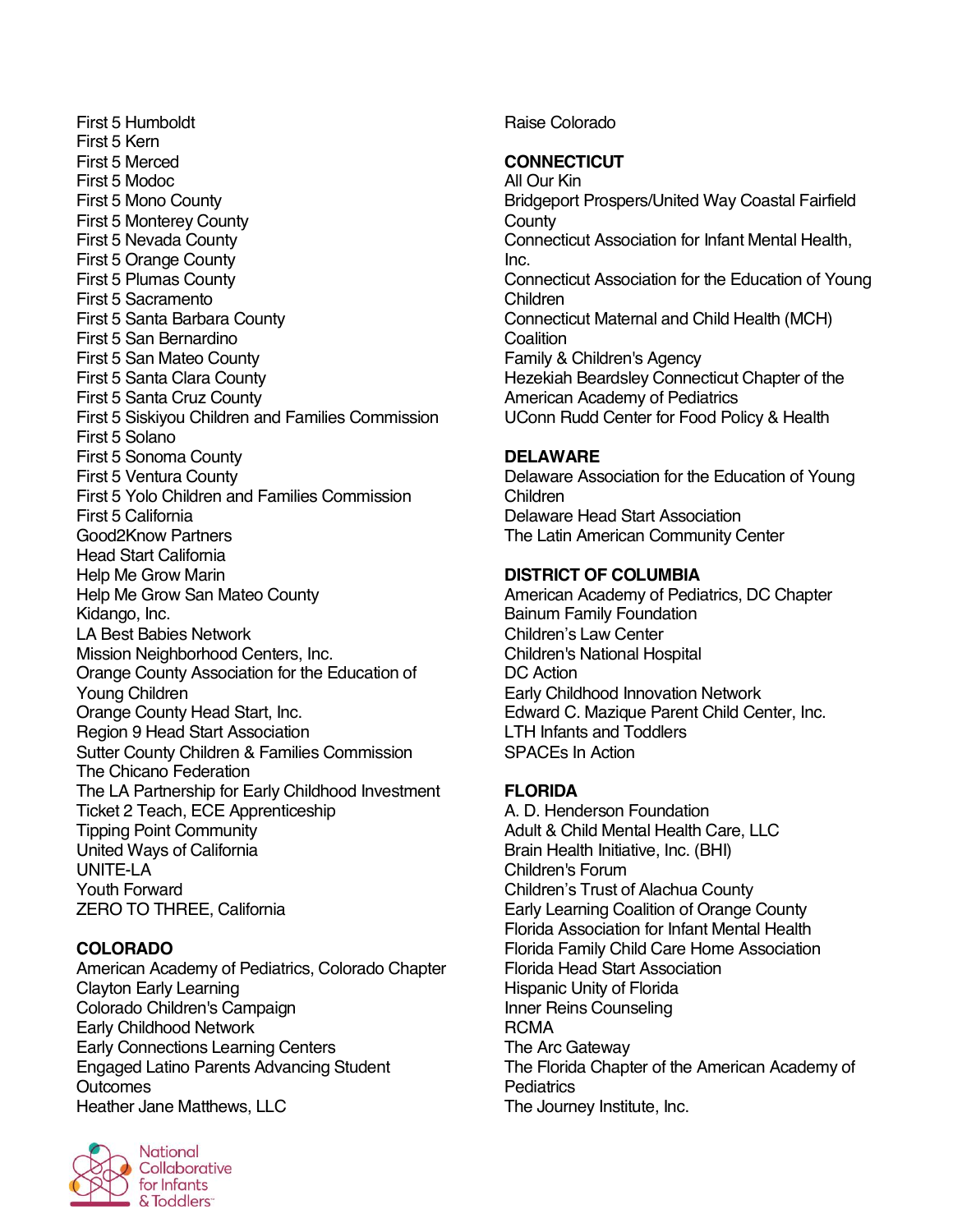## **WELS**

#### **GEORGIA**

Black Child Development Institute (BCDI)-Atlanta Candor and Co Consulting LLC CDF Action GEEARS: Georgia Early Education Alliance for Ready Students Kid's Kingdom Learning Center Professional Family Child Care Alliance of Georgia

# **HAWAII**

Castle Foundation Early Childhood Action Strategy Hawaiʻi Children's Action Network Hawaii Public Health Institute Kaulanakilohana Parents And Children Together

## **IDAHO**

Idaho Association for the Education of Young Children Idaho Chapter of the American Academy of **Pediatrics** Giraffe Laugh Early Learning Centers

#### **ILLINOIS**

CARE Consulting Carole Robertson Center for Learning Community Organizing & Family Issues Cuddle Care EI Erie Neighborhood House Erikson Institute EverThrive Illinois Family Focus Gifts from Liam Illinois Action for Children Illinois Head Start Association Illinois Occupational Therapy Association INCCRRA Legal Council for Health Justice McCormick Center for Early Childhood Leadership NBCDI Chicago Affiliate Prevent Child Abuse Illinois Raising Illinois SAL Family and Community Services Salvation Army Child Care Programs SGA Youth & Family Services SPARK Early Childhood Collaboration - Fox Valley United Way



Stephenson County Health Department Stepping Stones Nursery School The First Step Day Care W. Clement & Jessie V. Stone Foundation Women Employed YWCA Early Learning Center Pekin YWCA Elgin ESL Department YWCA Metropolitan Chicago

# **INDIANA**

a2z Academie First Things First Porter County Indiana Head Start Association, Inc. Linda R. Taylor, LCSW Child and Family Therapy Private Practice Mission: Motherhood Muncie BY5 Early Childhood Initiative

# **IOWA**

Common Good Iowa Iowa Association for the Education of Young Children University of Northern Iowa, Department of Communication Sciences and Disorders

## **KANSAS**

Community Health Council of Wyandotte County, Cradle Kansas City Kansas Action for Children Kansas Breastfeeding Coalition Kansas Chapter, American Academy of Pediatrics Kansas Head Start Association Prevent Child Abuse Kentucky The Family Conservancy

#### **KENTUCKY**

Kentucky Chapter of the American Academy of **Pediatrics** Kentucky Head Start Association Kentucky Voices for Health

#### **LOUISIANA**

Agenda for Children Beary Cherry Tree Child Development Center Louisiana Head Start Collaboration Office Louisiana Partnership for Children and Families Louisiana Policy Institute for Children Pride and Hope Ministry Childcare Center ResourceFull Consulting United Way of Southeast Louisiana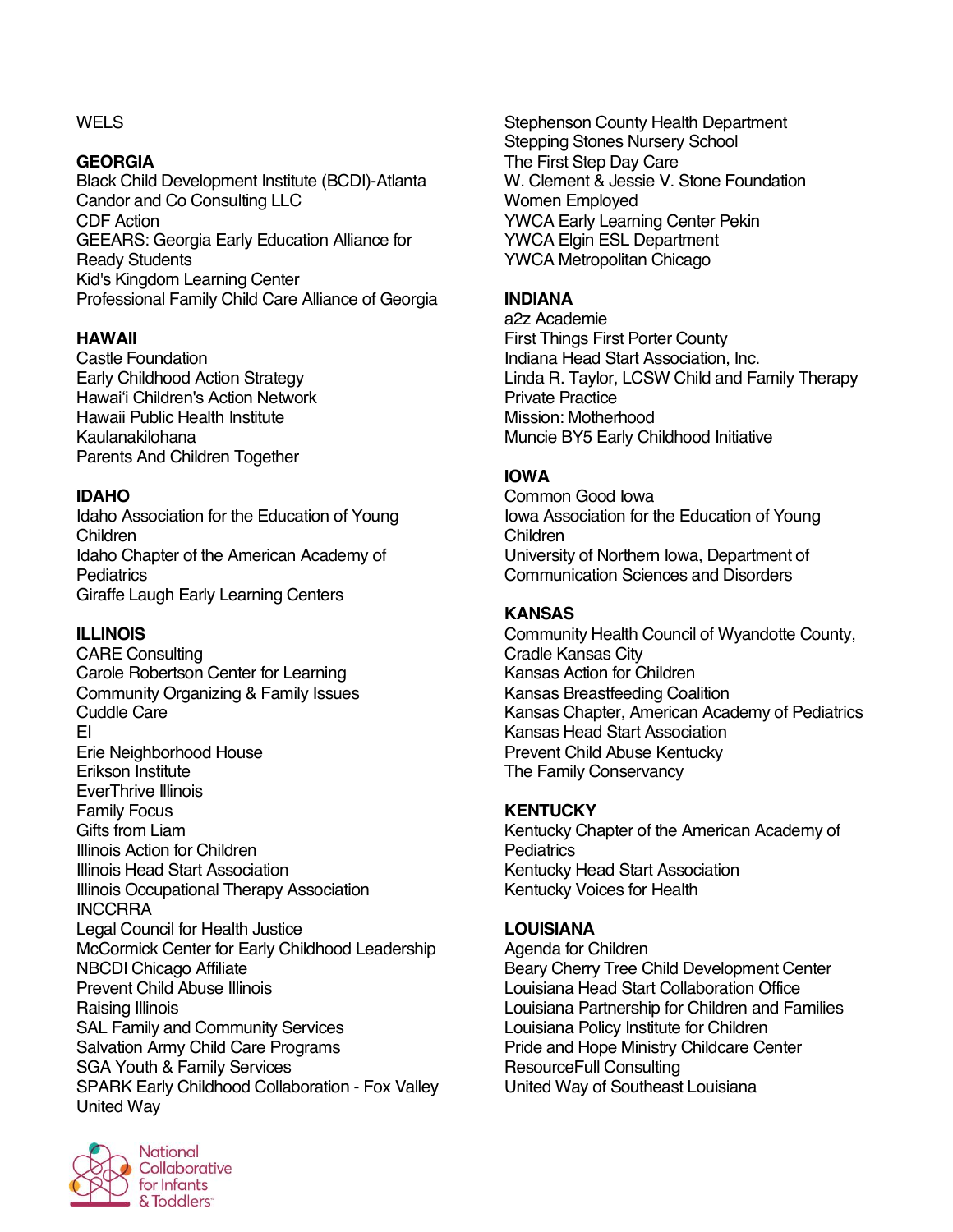# **MAINE**

Androscoggin Collaborative Family Child Care Association of Maine Maine Chapter, American Academy of Pediatrics Maine Children's Alliance

#### **MARYLAND**

Baltimore City ECAC Black Mental Health Alliance for Education and Consultation, Inc. Downtown Baltimore Child Care Frederick County Health Care Coalition Housing Authority of the City of Frederick MAEC Maryland Association for the Education of Young Children Maryland Chapter, American Academy of Pediatrics Maryland Essentials for Childhood Maryland Family Network Maryland State Council on Child Abuse & Neglect Noteable Progressions Music Therapy Services Professional Child Care Provider Network of Prince George's County, Inc. The Family Tree, Inc The Zanvyl and Isabelle Krieger Fund Uncommonly Good, Inc. University of Maryland Child and Adolescent **Psychiatry** 

#### **MASSACHUSETTS**

Bright Beginners Family Daycare De Marian Day Care Diana's Daycare Greater Lawrence Community Action Council Housman Institute Magic Garden Inc. Massachusetts Chapter of the American Academy of Pediatrics Massachusetts Head Start Association Worcester Comprehensive Ysaguirre Consulting

#### **MICHIGAN**

Child Care Network Early Childhood Investment Corporation Early On Michigan Foundation Escuelita Nuevo Horizonte Every Child Is A Genius First Steps Kent Golden Girls Mentoring Help Me Grow Michigan



**National** Collaborative for Infants & Toddlers<sup>-</sup>

Infant Mental Health Program, Merrill Palmer Skillman Institute, Wayne State University Kids' Health Connections Little People's Daycare Michael Acosta, MSW, LLC Michigan AEYC Michigan Association for Infant Mental Health Michigan Chapter American Academy of Pediatrics Michigan League for Public Policy Michigan's Children Miss Melissa's Play Care Montcalm County Great Start Collaborative Montessori Children's House of Lenawee Northern Early Childhood Support Network Pulse @ the WE Upjohn Institute for Employment Research Saginaw Intermediate School District

#### **MINNESOTA**

All Nations Rise Center of Excellence Creative Children Childcare/ Casa De Creativa Bambini Elders for Infants Minnesota Child Care Association Minnesota Community Education Association Minnesota Head Start Association Minnesota Prenatal to Three Coalition Minneapolis Youth Coordinating Board New Horizon Academy Northside Achievement Zone North Star Prosperity The Sheltering Arms Foundation West Central Initiative YMCA of the North Ziesmer Consulting

#### **MISSISSIPPI**

Mississippi Chapter, American Academy of **Pediatrics** Mississippi Families for Kids

#### **MISSOURI**

Greenwood Lake Enterprises Region VII Head Start Association

#### **MONTANA**

Montana Association for the Education of Young Children Zero to Five Montana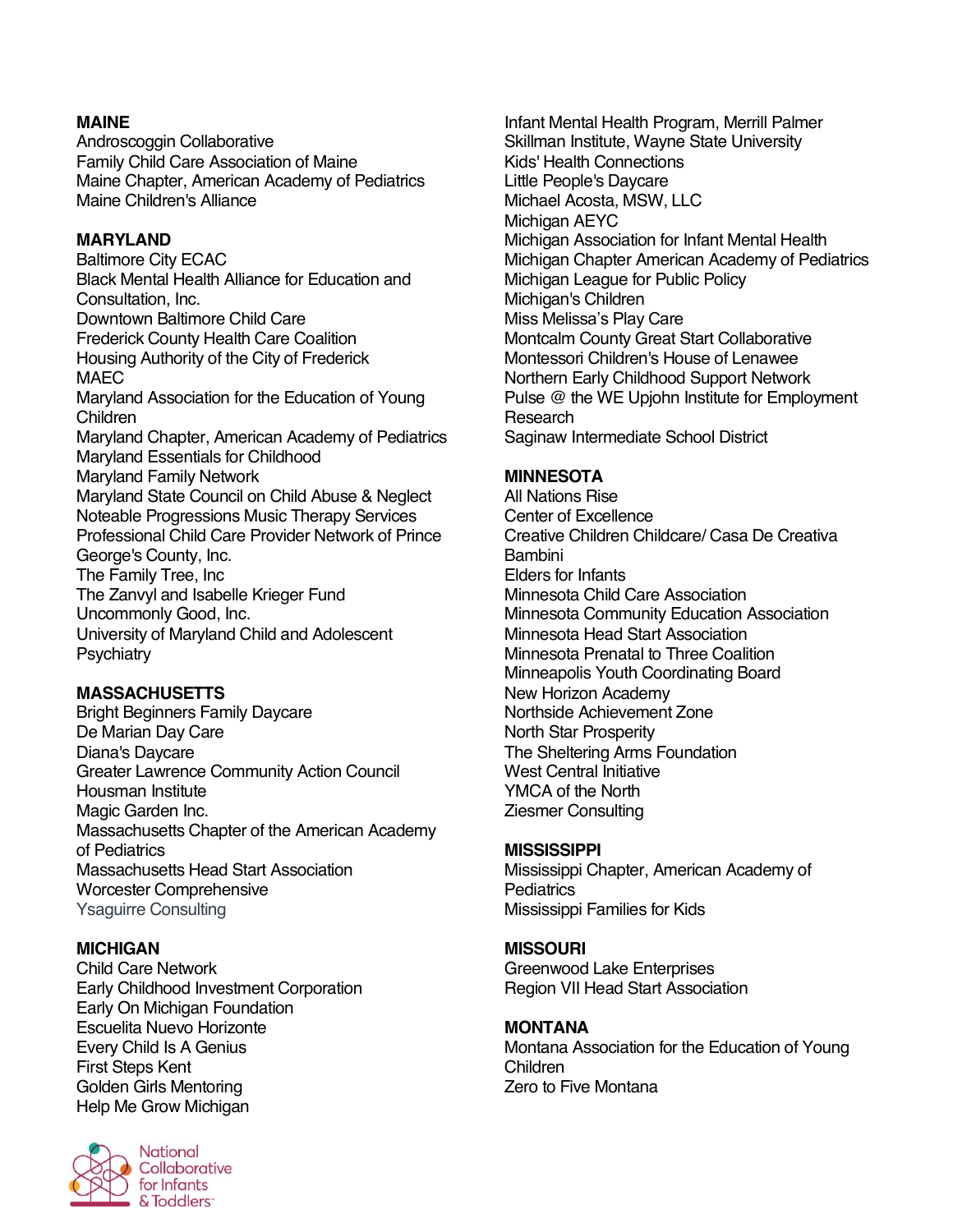# **NEBRASKA**

Nebraska Children and Families Foundation Nebraska Head Start Association

#### **NEVADA**

Children's Advocacy Alliance Dept. of Human Development, Family Science, and Counseling; University of Nevada, Reno Foundation for Positively Kids I'm Young and Empowered Inc Latin Chamber of Commerce Make It Work Nevada Medical Administration Consultants Nevada Association for the Education of Young Children Nevada Chapter, American Academy of Pediatrics Nevada Community Health Worker Association Nevada Early Childhood Advisory Council Nevada Head Start Association Nevada PEP Turning Point, Inc. Ritter Charitable Trust Social Engagement Network Sunrise Children's Foundation The Children's Cabinet The Obodo Collective The Reno + Sparks Chamber of Commerce United Way of Northern Nevada and the Sierra Women and Children's Center of the Sierra

# **NEW HAMPSHIRE**

Lisa's Tippy Toes Day Care and Learning Center, Inc New Futures Kids Count

#### **NEW JERSEY**

Advocates for Children of New Jersey Care Plus NJ Caring for Kids Center for Family Services Child Care Connection – NJ Coalition of Infant/Toddler Educators (CITE) Family Childcare Association Instilling Tolerance & Hope (F.A.I.T.H.) Haneuska's Creative Hands Family Child Care Healthy Families Cape May Is It Good for Children LLC NJAEYC NJ Association for Infant Mental Health NJ Early Care and Education Alliance New Jersey Head Start Association



NORWESCAP

Perinatal Health Equity Initiative Prevent Child Abuse New Jersey Quality Care Services Inc. EHS partnership Sage Horizons, LLC Southern New Jersey Perinatal Cooperative SPAN Parent Advocacy Network The Burke Foundation United Way of Central Jersey VNA Children and Family Health Institute Healthy Families YMCA of Metuchen, Edison, Woodbridge & South Amboy YWCA Northern New Jersey Zadie's of the Oranges

## **NEW MEXICO**

Colfax County Democratic Party Cri Cri Learning Center Cuba Early Childhood Coalition Domonic's Place Emmaus Church Excellence and Equity in Early Childhood Education **Explora** Glass Family Research Institute for Early Childhood **Studies** Growing Up New Mexico New Mexico Pediatric Society New Mexico Voices for Children Nissa's Child Care

# **NEW YORK**

ADK Yoga and Family Center Birth to 3 Birth to Three Alliance Brightside Up Clinton County District Attorney's Child Advocacy **Center** Early Care and Learning Council Early Childhood Alliance Onondaga ECE on the Move Essex County Mental Health Explore & More-The Ralph C. Wilson, Jr. Children's **Museum** Eye On Vision Family Help Center Fort George Community Services, Inc. Help Me Grow Onondaga Hunt Charitable Foundation Ibero American Action League Liftoff Western New York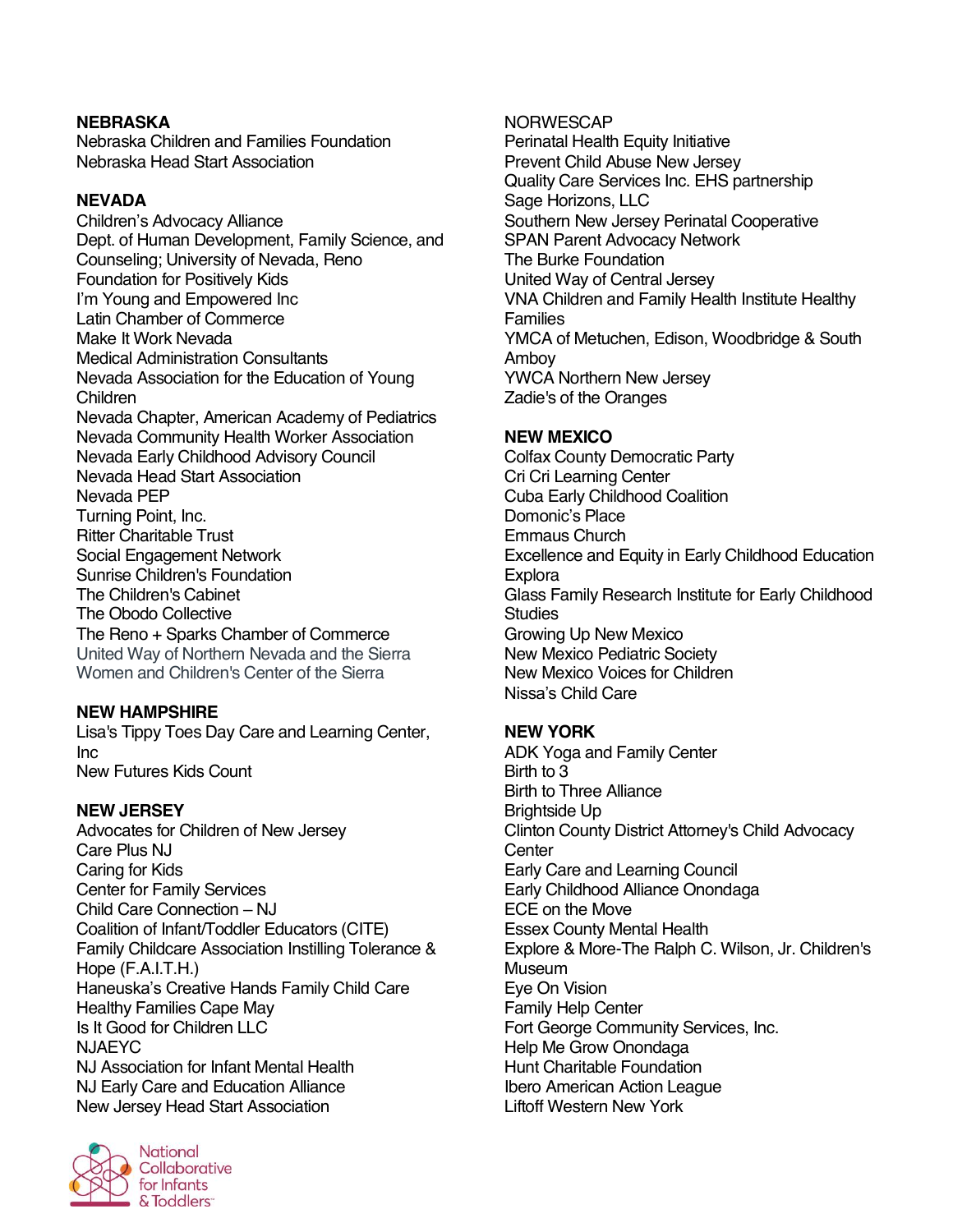Magic Penny Early Literacy Institute, Inc. Maternity and Early Childhood Foundation NYS AAP - Chapter 3 NYS AAP - Chapter 2 New York Early Childhood Professional Development Institute New York State Association for Infant Mental Health New York Zero-to-Three Network Northern Lights School Q&A STATS LLC Schuyler Center for Analysis & Advocacy The Children's Agenda The Education Trust--New York Tompkins County Health Department United Way of Buffalo and Erie County

## **NORTH CAROLINA**

Ahimsa Childbirth Services Alamance Partnership for Children, Inc. Alexander County Partnership for Children Alleghany Partnership for Children/Haven of Hope Children's Advocacy Center A Safe Place Child Enrichment Center, Inc. Bethlehem Baptist ChildCare Black Child Development Institute-Charlotte Bladen Smart Start- A Partnership for Children Cabarrus County Partnership for Children Caldwell County Smart Start Carteret Partnership for Children Catawba County Partnership for Children Center for Child & Family Health Chatham County Partnership for Children Charlotte Bilingual Preschool Child Care Resources Inc. Child Care Services Association Children First/Communities in Schools of Buncombe County Children's Council of Watauga County, Inc. ChildTrust Foundation Craven Smart Start Duplin County Partnership for Children Equity Before Birth Every Baby Guilford Families First in Cabarrus County, Inc. First Baptist Church Child Development Center Franklin Granville Vance Smart Start Harnett County Partnership for Children High Point LEAP Iredell County Partnership for Young Children John Rex Endowment Justine Can Do It, LLC

Kellin Foundation La Noticia Latin American Chamber of Commerce of Charlotte Latin American Coalition Leafspring School Lenoir Greene Partnership for Children Living Life Wellness Center Long Ridge Investments, LLC Loving Arms Family Childcare Martin/Pitt Partnership for Children Mobilizing African American Mothers through Empowerment (MAAME, Inc.) Montgomery County Partnership for Children NC Child North Carolina Association for the Education of Young Children North Carolina CCR&R Council North Carolina Early Childhood Foundation North Carolina Early Education Coalition North Carolina Head Start Association North Carolina Partnership for Children One Place Parents as Teachers Partners for Children and Families, Inc. Partnership of Ashe Partnership for Children of Cumberland County, Inc. Partnership for Children of Johnston County, Inc. Piedmont Health Services and Sickle Cell Agency Prevent Child Abuse North Carolina Ready for School, Ready for Life Richmond County Partnership for Children Rockingham County Partnership for Children Smart Start of Mecklenburg County Smart Start of Transylvania County Smart Start of Yadkin County Smart Start Rowan Stanly County Partnership for Children Superlative Academy TFBU Foundation The Children's Resource Center The Halifax - Warren Smart Start Partnership for Children, Inc. The Partnership for Children of Wayne County Think Babies™ NC Alliance Verner Center for Early Learning Wilkes Community Partnership for Children Winer Family Foundation Work Family Resource Center (dba Child Care Resource Center) YWCA Greensboro

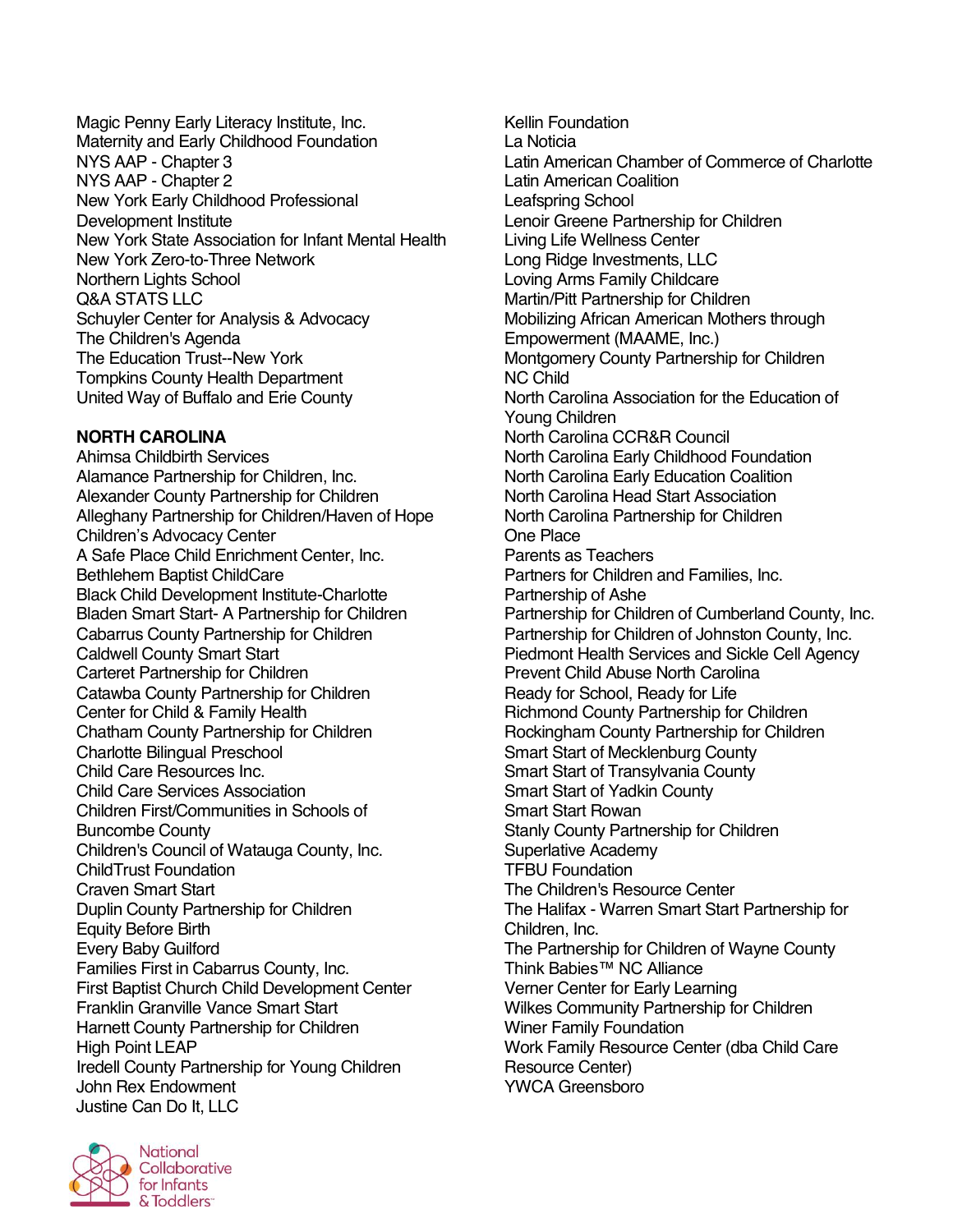# **NORTH DAKOTA**

North Dakota AFL-CIO North Dakota KIDS COUNT North Dakota Women's Network Prairie Action ND

#### **NORTHERN MARIANA ISLANDS**

Evergreen Learning Inc.

#### **OHIO**

4C for Children Abuela Ri's Child Care Action for Children Advocates for Ohio's Future AIMHiOHIO The Association for Infant Mental Health in Ohio Ask C Home Childcare Baby Love Bethesda Inc. (dba bi3) Beverly's Heart Academy Bigger Than Birth Doula Services Black Child Development Institute - Cleveland Bright Beginnings Butler County Educational Service Center Child Care Choices, Inc. Child Care Resource Center Child Development Council of Franklin County Childhood League Center Cincinnati Hamilton County Community Action Agency Cleveland Hearing and Speech Center Columbus Early Learning Centers Community Action Wayne/Medina Dayton/Montgomery County Preschool Promise Deborah Dennis Family Child Care Design for Success District 11, Ohio House of Representatives Childhood Options of University Circle Early Childhood Options Early Childhood Resource Center ECO Every Child Succeeds Family Circle Academy First Year Cleveland Franklin County Board of Commissioners Gabby's Babies/Home Childcare GAR Foundation Good Hands Greater Works Shall We Do Childcare Groundwork Ohio Growing Healthy Minds Family Childcare



Hairbows and Bowties Child Care LLC Hand In Hand Early Learning Center Happy Feet, LLC Healthy Moms & Babes Help Me Grow Brighter Futures Highland Help Me Grow Home Daycare Arcoiris HOPE Toledo Human Service Chamber of Franklin County Infinity Child Care Invest in Children Jewels and Gems Kendal Early Learning Kiddie Academy of Dublin Kiddie Academy of Phoenixville Kiddie Academy of Reynoldsburg Kimberly Hugs and Kisses Knox County Head Start, Inc. Lady Gilmore/Follow Your Dreams Daycare Palace Lakewood Family Room La'TLC Childcare Learning Grove Leona Bee, LLC Lexington-Bell Community Center Liklexaiirs Childcare Center Lily Diaz Child Care Little Achiever's Learning Center Little Inspirations Childcare Center Little Lighthouse Learning Center Little Miracles EDC Little People's Daycare Little Village Home Childcare Lottie Sims Day Care MACA Childcare Manitas De Ángel Family Daycare Miles of Smiles Home Childcare Moms2B Monique Scott Child Care Montgomery County Ohio More Precious Than Rubies -ECE Coaching, Mentoring, and Training LLC Ms. B Christian Learning Center Ms. Claudia's Child Care **MVCDC** My Nana Too Nature's Way Child Care OberlinKids Community Collaborative Ohio Afterschool Network Ohio Association for the Education of Young Children Ohio Association of Child Care Providers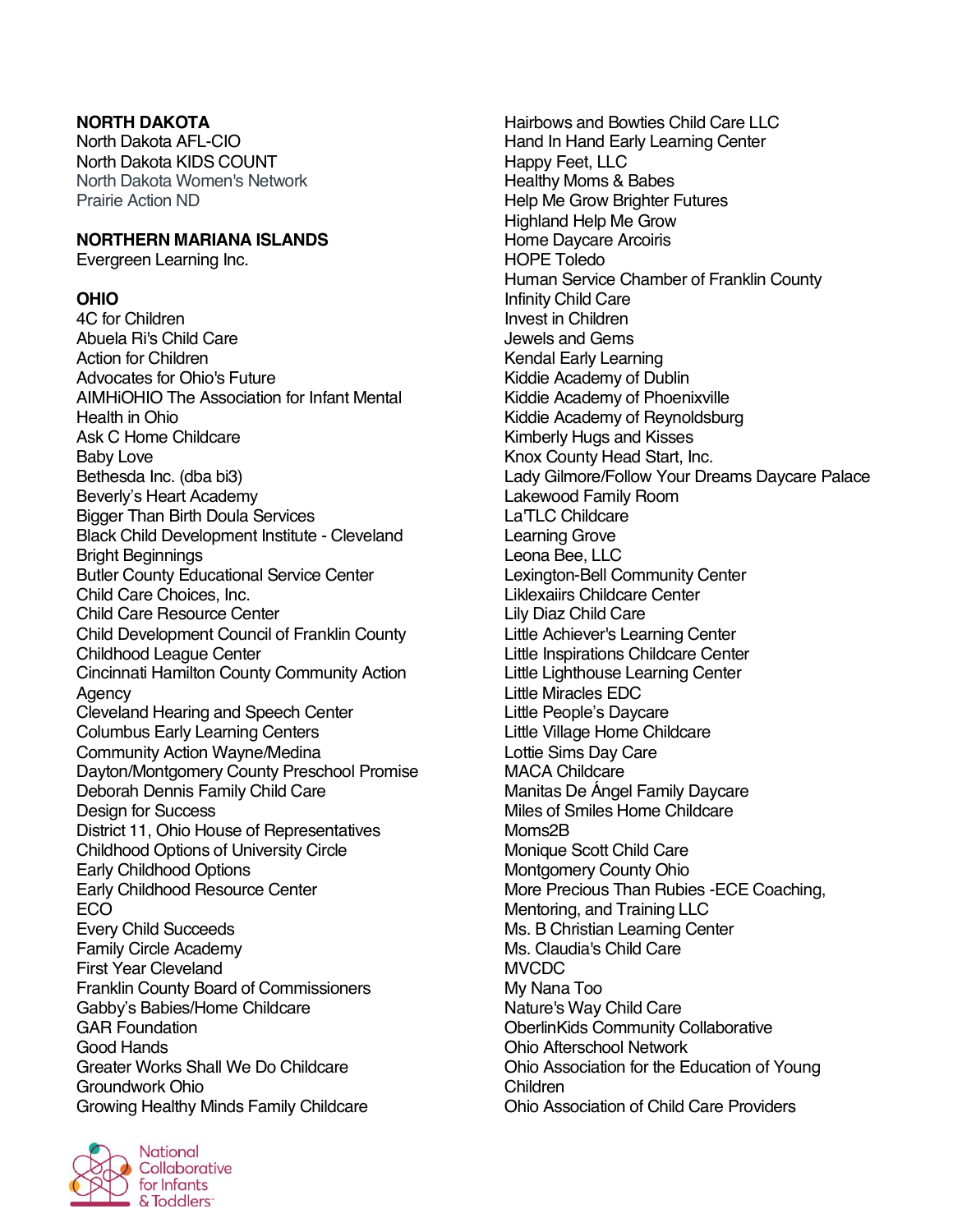Ohio Association of Health Plans Ohio Chapter, American Academy of Pediatrics Ohio Child Care Resource and Referral Association **OhioGuidestone** Ohio Naturally LLC Ohio University Child Development Center Ottawa County Family & Children First Council Paramount Advantage Philanthropy Ohio Policy Matters Ohio Pooh County Child Care Center Inc. PRF4CLF Professional Innovative Early Care & Education Solutions (PIECES), LLC Public Children Services Association of Ohio Restoring Our Own Through Transformation Rosemary's Babies Co. Safe Babies Court Team Cuyahoga County Sandy's Darlin' Munchkins Family Child Care Home & Universal Pre-Kindergarten South Side Early Learning Southwest Ohio Association for the Education of Young Children Stair Steps Enrichment Center Summit Education Initiative Sweet Serenity Family Child Care Taj'Aniyah House of Love Tee's Tender Loving Daycare The Centers for Families and Children The Crane Center for Early Childhood Research and Policy, The Ohio State University The East End Neighborhood House The Gazelle Giggles Play Institute The Literacy Cooperative The Ohio Women's Public Policy Network The Women's Fund of Central Ohio Tia Tiny Tots United Way of Ashland County Warren County Community Services, Inc. Warren County Foundation Wee Care Learning Center Inc. Wilson's Home Daycare LLC Wings2Fly Childcare Work Family Balance Women's Fund of the Greater Cincinnati Foundation Woody's Education Center Inc. YMCA of NW Ohio YWCA Greater Cincinnati YWCA Greater Cleveland



## **OKLAHOMA**

Oklahoma Policy Institute

#### **OREGON**

Act Early Oregon Black Parent Initiative Children's Institute Gather & Grow Education Explorers LLC Family Forward Oregon Latino Network NAYA Action Fund Oregon Association for the Education of Young Children (ORAEYC) Oregon Community Foundation Oregon Head Start Association Oregon Montessori Association Oregon Pediatric Society Our Children Oregon Urban League of Portland

#### **PENNSYLVANIA**

1889 Jefferson Center for Population Health Abiguel's Beloved Family Child Care Academy for Early Learning Acclaim Academy ACLAMO Adja Little Sunshine Family Childcare Allegheny Health Network-Women's Behavioral **Health** Allies for Children Aunt Di's Child Care Services Avenue Childcare BCDI - Philadelphia & Vicinity Bright Little Scholars Bright Minds Bright Beginnings Bucks County Women's Advocacy Coalition Children First CHOP PolicyLab Christ Like Services LLC City of Lancaster, Bureau of Lead Safety & Community Planning Community Action Partnership Creative Kidz Daycare Cuddles-N-Care Daycare Center Dinosaur Den Childcare LLC Donnetta's Family Daycare Early Foundations FCCH Early Intervention Providers Association of **Pennsylvania** Family Circle Academy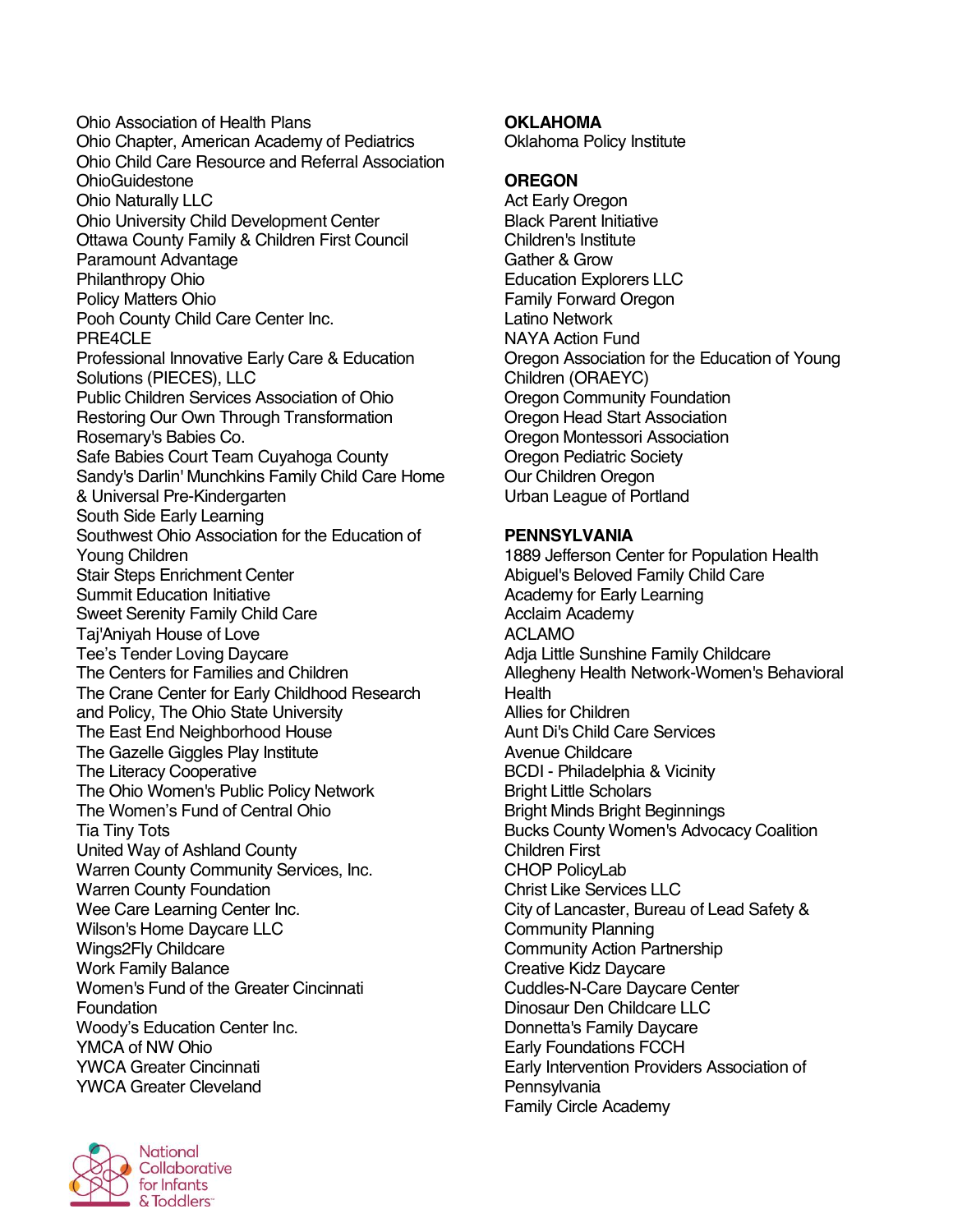Family Daycare First Up G & T Daycare Montessori Program Grace Kids Academy Grays Ferry Early Learning Academy Greater Philadelphia Coalition Against Hunger Heinz Endowments Honey Bees Learning Center Inc Incredible Kids Learning Center, Inc. Kangaroo Birthing & Maternity Con. Keystone College Kinder Academy, Inc. Kreation Place Childcare League of Women Voters of Pennsylvania Maternal and Family Health Services Maternity Care Coalition Mini Montessori Academy National Council of Jewish Women Pittsburgh **Section** Northampton DCED NORTH, Inc PA Chapter, American Academy of Pediatrics PA Coalition for Oral Health PA Early Learning Investment Commission PA Health Funders Collaborative Parent Infant Center Pennsylvania Association for the Education of Young Children Pennsylvania Child Care Association Pennsylvania Head Start Association Pennsylvania Health Access Network Pennsylvania Partnerships for Children Pennsylvania WIC Association People's Emergency Center Philadelphia Health Partnership Pocono Mountains United Way Pocono Services for Families and Children Promise & Possibilities Learning Academy Ramsey Educational Development Institute Rehabilitation & Community Providers Association RCPA Settlement Music School/Kaleidoscope Shane's Friends Shane's Friends II Somerset Academy Sonshine Christian Academy TenderCare Christian Childcare Center Tiffany's Grow and Glow Family Childcare TLC Child Care Center The Avenue's Child Care L.L.C. The Education Institute for Early Intervention



The Foundation for Delaware County The Willow School Tots Yearn To Learn 58 Trying Together TYL II Inc United Way of Franklin County United Way of Pennsylvania United Way of the Laurel Highlands United Way of Mifflin-Juniata United Way of Wyoming Valley Warwick Child Care Center, Inc We Care Learning and Development Center Westview Early Learning Academy William Penn Foundation Women's Behavioral Health, Allegheny Health **Network** Women's Biz Coop Woodland Academy York County Libraries YSI ZTWINZ LLC (DBA The Goddard School)

#### **PUERTO RICO**

Puerto Rico Association for the Education of Young Children Puerto Rico Chapter of the American Academy of **Pediatrics** 

#### **RHODE ISLAND**

American Academy of Pediatrics, Rhode Island **Chapter** CHILD, Inc. Rhode Island Association for the Education of Young Children Rhode Island KIDS COUNT RI Head Start Association RIght from the Start Campaign

#### **SOUTH CAROLINA**

Beginnings SC Bible Way Community Learning Center Black River United Way **CCSD** Children's Recovery Center Children's Trust of South Carolina Early Learning Council Advocacy Committee-**Georgetown** Early Learning Council of Georgetown County From the Heart Daycare Georgetown County Library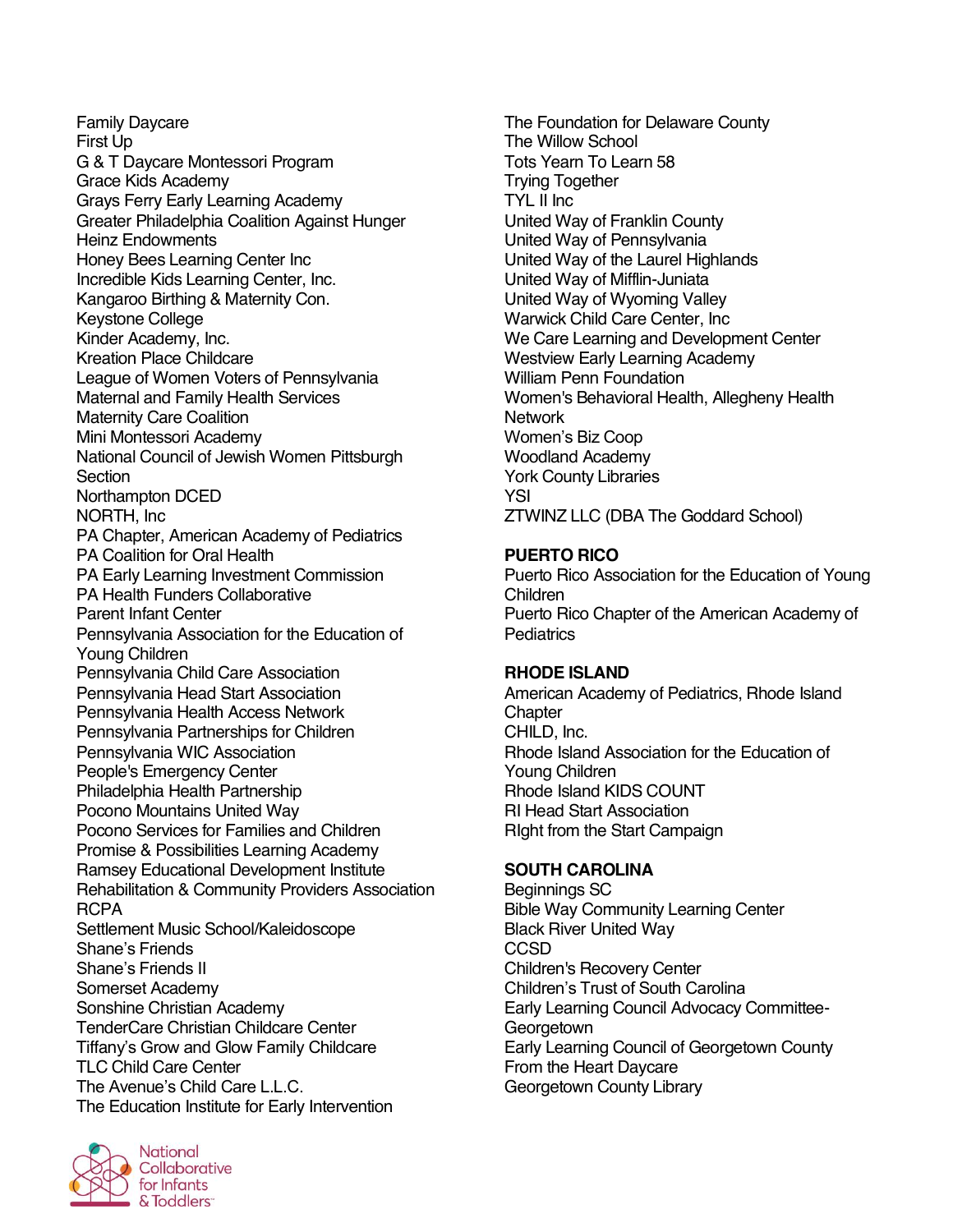Harbor View Presbyterian Church Early Care & Education Program Horry-Georgetown Technical College Ida Thompson Child Development Lil Blessings Little Angels Daycare Mingo Creek Academy Nia Infant Toddler and Child Development Center Nicholtown Child and Family Collaborative Palmetto Association for Children and Families St. James Health and Wellness Georgetown Pediatrics Center South Carolina Department of Mental Health South Carolina Infant Mental Health Association South Carolina Program for Infant/Toddler Care South Carolina State Head Start Association The House of Smiles The Sunshine Place Daycare Vital Connections of the Midlands Waccamaw EOC, Inc. HS/EHS W.C. Christian Academy

# **SOUTH DAKOTA**

Early Learner South Dakota, South Dakota Association for the Education of Young Children Northern Hills Alliance for Children Precious Moments Daycare South Dakota KIDS COUNT Trisha T. Miller, Ph.D., Inc.

# **TENNESSEE - 8**

Centro Hispano de East Tennessee Early Success Coalition Mr. Bray Labs Nashville Diaper Connection Nurture the Next Sequatchie Valley Educational Development Tennessee Justice Center The Urban Child Institute

#### **TEXAS**

Angel Valley Christian Day Care Austin/Travis County 2-Gen Coalition Austin/Travis County Success By 6 Coalition Bambinos Child Care Brenda & John H Duncan Rise School of Houston Brooke's Learning Corner Bundles Of Care Camp Fire First Texas Carousel Academy Children at Risk



Children's Fountain of Knowledge Learning Center, Inc. City of Austin-Austin Public Health Collaborations of H.O.P.E. Council For A Strong America-Texas Diapers To Denim Dillon Joyce Ltd Donna's Daycare Dynna Daycare Early Learning Alliance El Buen Pastor Early Childhood Development **Center** First3Years GALS Austin K&M Jackson Enterprises LLC Keisha's Kare Learning Academy KidBridge Academy Kiddie Klubhouse Learning Academy of Palo Pinto **County** Kids University Learning Center Kingsgate Christian School Leap Ahead Learning Lena Pope Little Bee's Daycare Little Hugs Childcare Little Rascal's Daycare and Learning Centers Little Sprouts Academy Lonestar Child Care Center Love and Learn Academy Maternal Health Equity Collaborative Ms. Nance Little Angels Daycare My Friend's House Nantucket Place Nitra's House Learning Center, LLP North Texas Early Education Alliance Northwoods Presbyterian Early Learning Center Pampered Babies Parent/Child Incorporated of San Antonio & Bexar **County** Parent Engagement for Active Child Enrichment (PEACE) Project One Day Project Vida Royal Children Learning Center San Antonio College-Early Childhood Program Stepping Stones Academy Stonewall Head Start Inc. (dba Fredericksburg, Harper and Johnson City Community Preschool) T.B.M. Children's Learning Daycare Tender Loving Care Texans Care for Children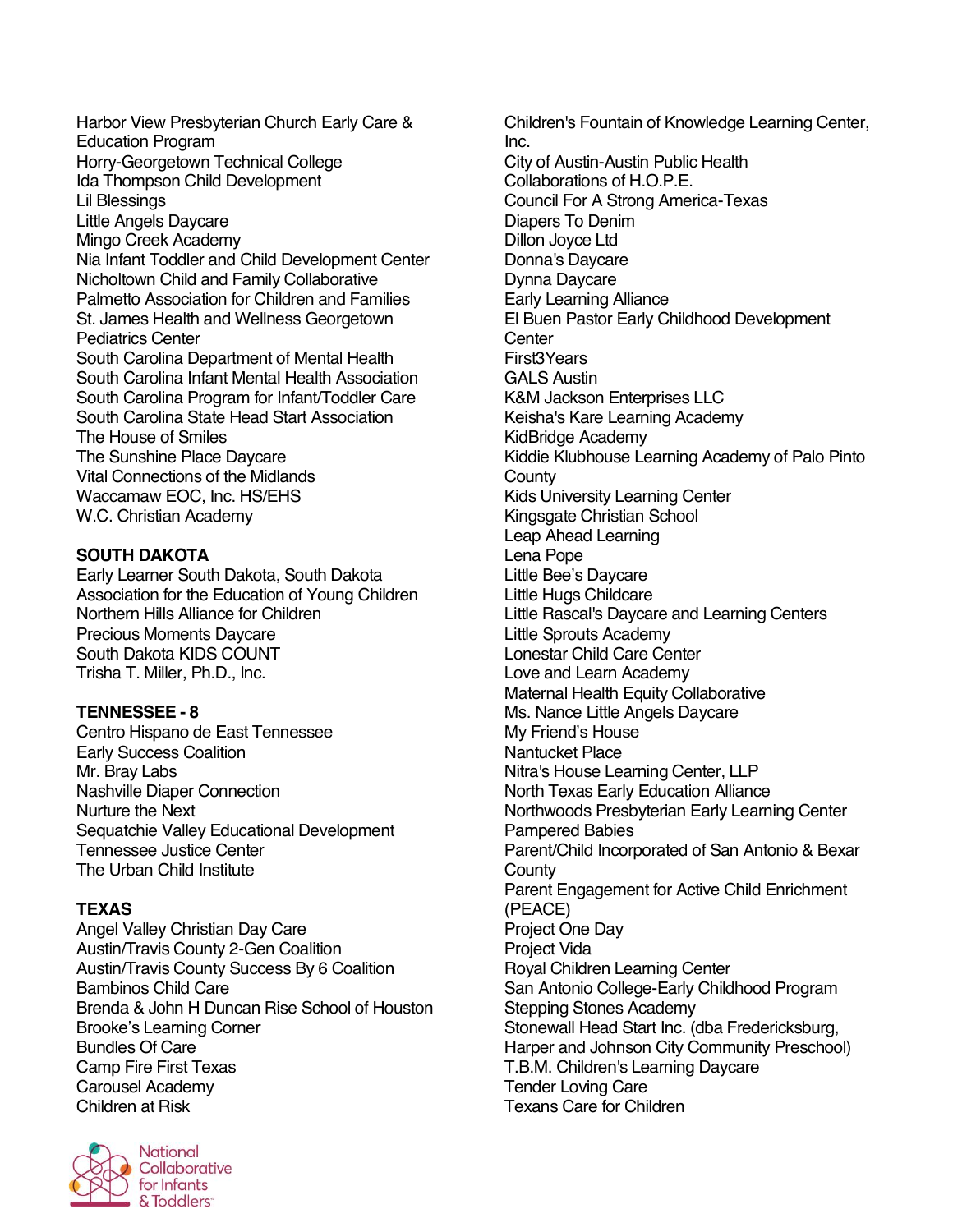Texas Association for the Education of Young Children Texas Head Start State Collaboration Office Texas House Early Childhood Caucus Texas Prenatal to Three Collaborative **TexProtects** The Caterpillar Clubhouse The Pencil Playhouse Daycare and Preschool The SAFE Alliance Trinity Child Development Center United Way for Greater Austin United Way of Denton County United Way of San Antonio and Bexar County United Way of Southern Cameron County United Way of the Coastal Bend United Way of Metropolitan Dallas United Ways of Texas Vickie's Hidden Treasures Voices for Children of San Antonio Community Research Center Wee Care CDC YWCA of Lubbock Zone 4 Kids Child Care & Learning Center

#### **UTAH**

Early Childhood Alliance United Way of Salt Lake Utah Community Action

#### **VERMONT**

Building Bright Futures Let's Grow Kids Voices for Vermont's Children

#### **VIRGINIA**

Early Impact Virginia Families Forward Virginia GGGC Northern Virginia Association for the Education of Young Children Smart Beginnings Virginia Peninsula Virginia Association for the Education of Young Children Virginia Chapter, American Academy of Pediatrics Virginia Head Start Association Voices for Virginia's Children

#### **WASHINGTON**

Catholic Charities Children's Home Society of Washington El Centro de la Raza



First 5 Fundamentals Help Me Grow Washington Open Arms Perinatal Services Washington Chapter of the American Academy of **Pediatrics** Washington Parent Ambassadors Washington State Assn of Head Start and ECEAP Whatcom Early Learning Alliance Within Reach

#### **WEST VIRGINIA**

Baha'i is Charleston West Virginia Choices Child Care Resource and Referral Connect CCR&R

#### **WISCONSIN**

2 Grandmas & a Bunch of Kids ABC Child Care About our Kidz Development Academy of Little Vikings A Child's Haven A Cupful of Love Childcare Adventureland Daycare Center Aldo Leopold Nature Preschool All 'Bout Children Preschool Allstars Family Childcare A Mother's Heart Daycare Alphabet Academy Amy's Family Learning Center Angela's Childcare Development Center Angz Kidz Child Care Center Anthony's Bilingual Preschool A Place to Grow Play and Education Center Aqua's Playland ARM's Length Childcare Arts 4 Kids Asra's Family Childcare Center Atkins Family Childcare BCDI-Milwaukee Bear Buddies Child Development Center Bear Cubs Childcare & Learning Center Bee Balm Learning Center Big Oak Child Care Big Steps Little Feet Blackhawk Technical College Blessed Child LLC Blossoming Butterflies Learning Center Blue's Family Child Care Bridges Child Enrichment Center Bright Future Bilingual Early Learning Center LLC Bright Horizons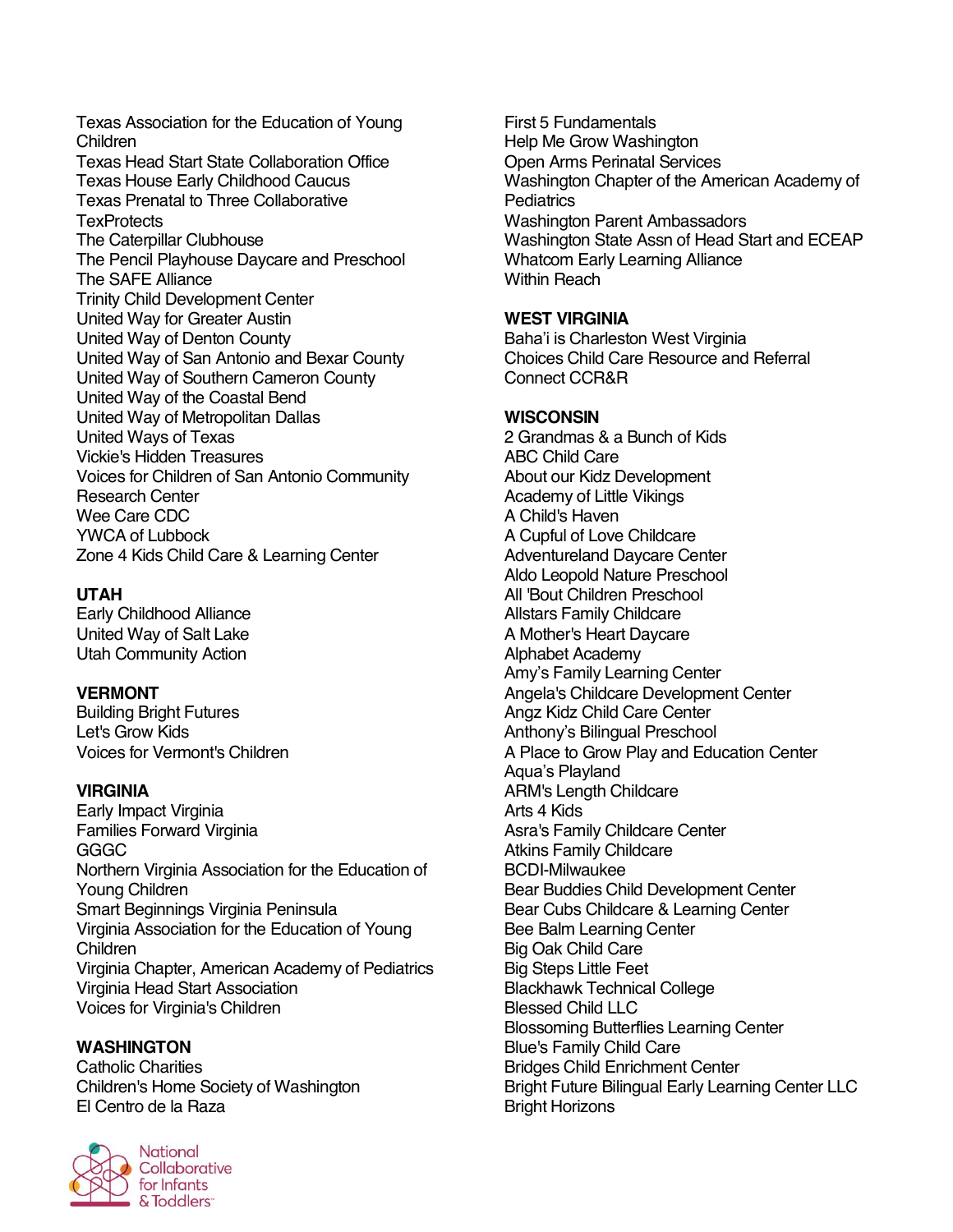Building Blocks Learning Center Inc. Bundle of Joy Day Care Cady's Kids Child Care, Inc. Captain of the Coolkids FCC Care a Lot Daycare Chiemsee Castle Daycare Child Care Center of Marshfield Health System Children's Cottage Children's Exploration Child Care Christian Chapel Daycare Christina's Family Daycare Cindy's Childcare Come One Come All Learning Center Community Care Preschool & Child Care, Inc. Community Early Learning Center of the Fox Valley, Inc. Confident Kids Country Cabin Day Care Country Daycare Cradle to Crayons Learning Center Cradled Ingenious Arcadia Creative Kiddie Care LLC Creative Learning Preschool Crescent Learning Center Crossroads Kids Connection Cubby Bear LLC Cuddle Bugs Infant Care Deb's Daycare De Niz Family Day Care LLC Denver's Little Sunshine Diane's Daycare Di Di's Little Rascals Discovery on Dousman Childcare Early Childhood Rocks Early Learning Center Early Steps CDC Edgar Child Care, Inc. Ellen's On Home Childcare Ellie's Little Preschool Elly's Family Daycare Faces of Our Future Fairy GodMommy Playland Childcare Faith Lutheran Child Care Center Felder's Family Childcare Firehouse Friends Childcare Center First 5 Fox Valley First Preschool First Step Preschool/Daycare Fond du Lac Area United Way Forever Young Childcare Center Fotoula's Family Day Care



**National** Collaborative for Infants & Toddlers<sup>-</sup>

Fox West YMCA Garden of Angels Family Childcare Garden of Love Family Childcare Grace Lutheran Child Care Center Greater Watertown Community Health Foundation Green Apples Academy LLC Green Planet's Day Care LLC Growing Generations Child Care Guarding Our Angels Happy Faces Family Daycare Happy Hearts Childcare Harmony Montessori ECH Care and Education Support and Consulting Heartland Child Development Center Helping Hands Daycare LLC HelpingHands Preschool LLC Hilltop Christian Academy Holly's Little Red Wagon Childcare House of Hugs Imagine Me Child Learning Center LLC Jacob's Ladder Child Care and Preschool Jan's Daycare Jean's Loving Care Jefferson County Birth to Three "Jest" for Kids Child Care Center Jesus Loves Me Childcare Joann's Little Guardian Angels Johnnies Just For Kids 1 JONAH Child Poverty Task Force Jordan Family Child Care Julie's Daycare Karebare Daycare Kathy's Daycare Katie's Home Childcare Kering Child Care Kids Connection Child Care Inc. Kids' Corner Family Day Care Kids Depot Childcare Center Kids First Preschool & Child Care Kids' Kingdom Childcare and Preschool Kidz Matter Development Center Kingcare Family Daycare Kirk's Kidz Family Child Care Center Koala-T Child Care Kris's Kozy Kare Krissi's Kuddle Kare La Causa Early Education and Care Center Laona Learning Center LCCA Laugh N Learn Daycare Laurie's Family Care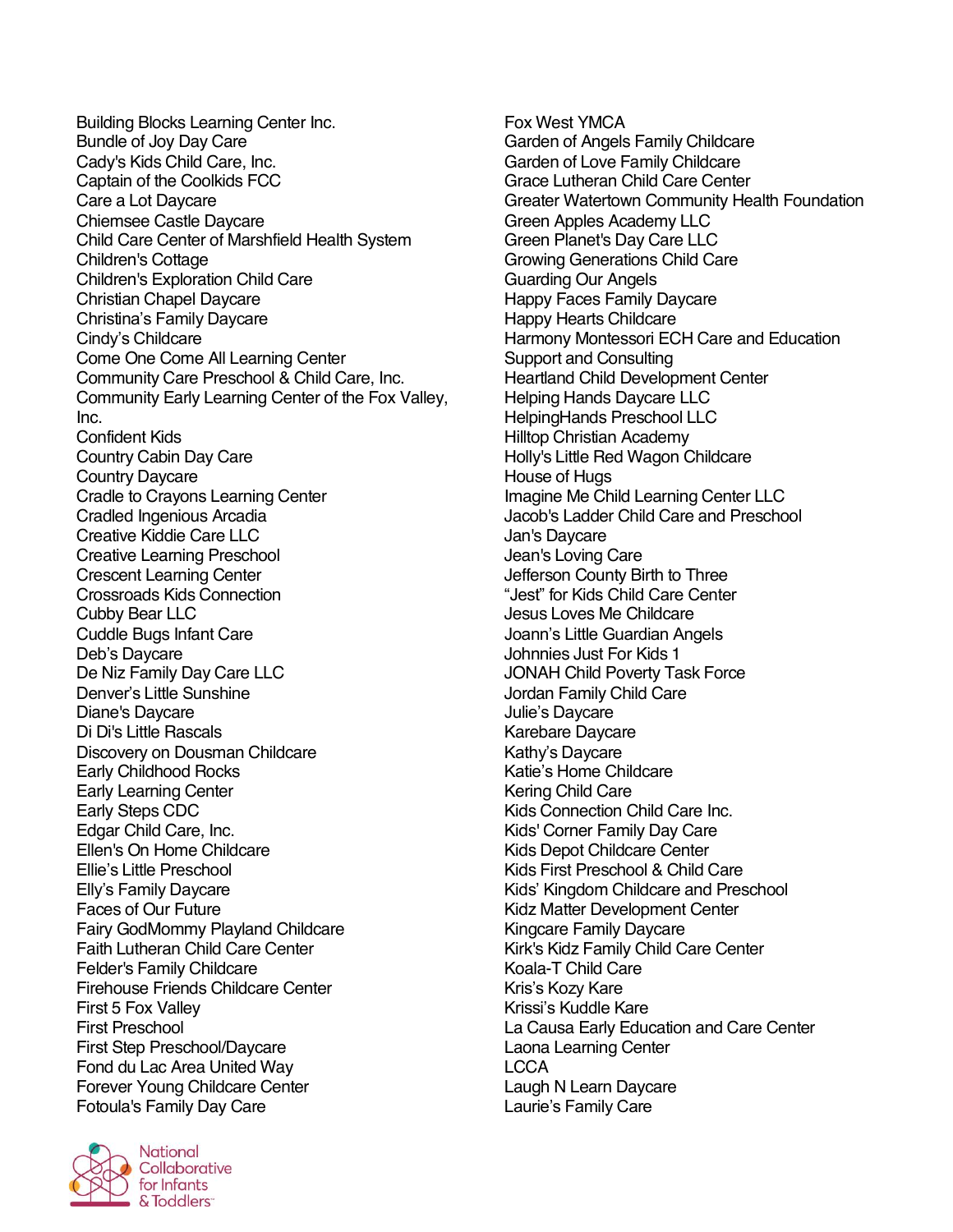LD Family Daycare Learn N Play Family Child Care Lehmann's Littles Leya's Land of Learning Lighthouse Kids Lil' Blessings Lil Rascals World Lil' Wolff's Den Learning Center Lily Pad Learning Center LLC Lisa Houck Daycare Lisa's Little Ones Little Academy of Excellence Child Care Little Academy Learning Center Little Big Top Child Care Little Blessings Daycare Little Folks School House Little Friends Little Inspirations Childcare Center Little Hands and Feet 1 Step At A Time LLC Little Lambs Child Care Little Peanuts Little Rubies Childcare Center Little Sprouts Academy Menomonie LLC Little Tykes Learn and Play Little Wigglers and Gigglers Living Well Academy Loafy Little Lovebugs Lois Lovable Lullabies LLC Lovable Huggable Family Daycare M & M Sweet Child Care McKenzie's Munchkins Daycare LLC Main Street Alliance - Wisconsin Malaika Early Learning Center Mama Bears Childcare, LLC Manitowoc Two Rivers YMCA-Orion Mary's Family Day Care Mary's Little Angels Day Care Center LLC Meadowood Child Care Michelle's Family Daycare Miles of Smiles Childcare Center Milestones Programs for Children Milwaukee Succeeds Minds in Motion Family Daycare Monroe Preschool, Inc. Moppet LLC Mt. Rainier Child Development Learning Center LLC Mustard Seed Leadership Consults, LLC My First Adventure Child Care and Preschool Myles Daycare, Inc. My Second Home Family Home Child Care

Neis Family Day Care New Horizons Children's Center of Superior, LLC Noah's Ark Christian Learning Center Noah's Ark Family Daycare Northeast Wisconsin Technical College (NWTC) Northern Door Children's Center Northwest Wisconsin Workforce Investment Board, Inc. Nurturing Development One City Schools Oneida Nation Child Care Center Only God Can Children's Academy Open Arms Child Care LLC Our Little Angels Family CCC Our Sons N Daughters Childcare Pasitos de Amor Child Care Paw-Paw and Bessies Peace Lutheran Preschool Peladitos Centro De Cuidado Infnfantil LLC Perry's Playhouse Pine Bough Child Care Play to Learn Poppert Preschool Power of Love Christian Learning Center Precious Blessings Learning Center LLC Precious Moments Family Daycare Preschool of the Arts Prosper Childcare Development Center LLC Proveedora Mi Pequeño Mundo Proveedoras Unidas Providence Kindergarten Rachel's Place Early Learning Center Reach Dane Red Caboose Child Care Center Redeemer Learning Center Rural Wisconsin Health Cooperative Ruthie's "Lil" Angels Safe Haven Child Care Center St. Edwards Child Development Center St. Joseph Academy St. Paul's Lil' Lambs Sally's Tiny Blessings Childcare LLC Sandy's Day Care Sarah's World of Wonders Daycare School of Wiggles & Giggles Licensed Family Child Care Center Scribbles and Giggles Childcare Seeds Of Greatness Learning Center LLC Shining Stars Day Care Silly Goose Daycare Small Steps Family Child Care